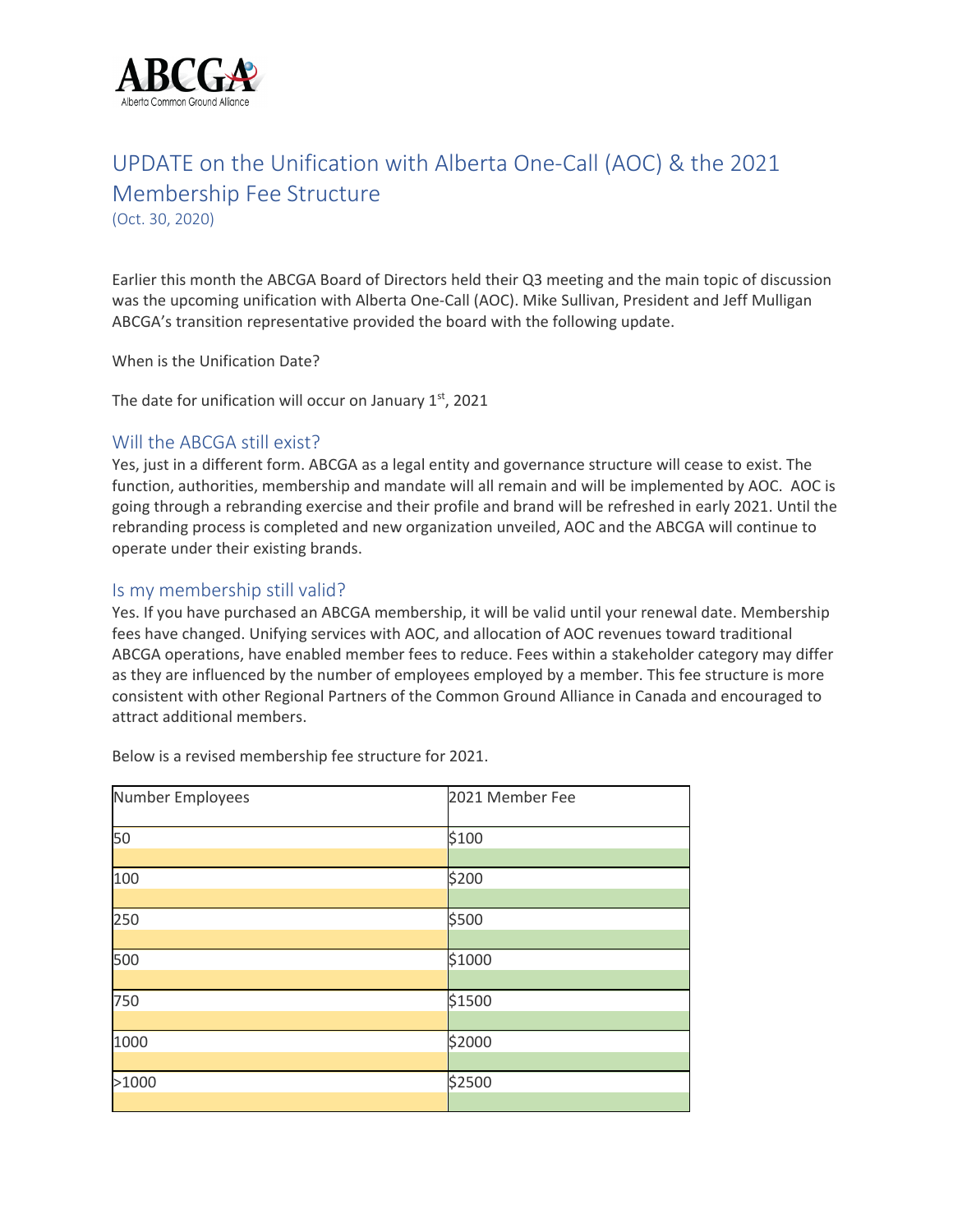

| <b>Government Provincial</b> |       |
|------------------------------|-------|
|                              |       |
| <b>Government Federal</b>    | S1100 |
|                              |       |

## Will the ABCGA Committees still exist?

ABCGA committees will continue to exist. One of the benefits of the unification is resource allocation. Committees will now have dedicated employees developing workplans and working with the volunteer committees to ensure priorities and objectives are implemented. Volunteer committee chairpersons will still exist.

What will happen with our pursuit of damage prevention legislation?

AOC is committed to the pursuit of damage prevention legislation. A Government Relations position has been posted.

## How does unification impact the Training Standard Committee (TSC)?

The TSC will continue to operate. This committee continues to be busy throughout COVID-19. In order to meet the workplan deadlines, transition of operations to AOC will commence in November instead of January. Twila Reberger (ABCGA Auditor) has agreed to train new auditors to assist in the transition of operations. Michelle Finnigan will remain the TSC Administrator for the short term until AOC can fully understand the roles and responsibilities of this position.

ABCGA certification will still exist but will be managed under AOC. Future certification will still be represented by ABCGA.

### Will ABCGA contract positions transition to AOC?

No. The role of Executive Director is no longer required and this position will cease to exist as of November 30, 2020. The communications advisor role will transition to current AOC staff. The administration and finance function will remain until December 31, 2020. As mentioned above, the TSC functions will remain. Michelle Finnigan will remain in the position until AOC can fully understand the role and responsibilities. New TSC auditors will be hired.

### Will ABCGA stakeholders have representation at the AOC Board?

Yes. The AOC Board will consist of 2 non-voting ABCGA stakeholder members. These two members will participate in all Board functions, but they will not have voting powers. The election of these two Board members will occur as follows:

One member will be elected by the current ABCGA Board of Directors.

One member will be elected through a general membership voting process.

### How do I submit my name for the AOC Board?

In early November, ABCGA will be sending an email to all members, accepting nominations for one of the 2 non-voting board positions. Any member in good standing is eligible to put their name forward. An e-ballot will be sent to all members for voting.